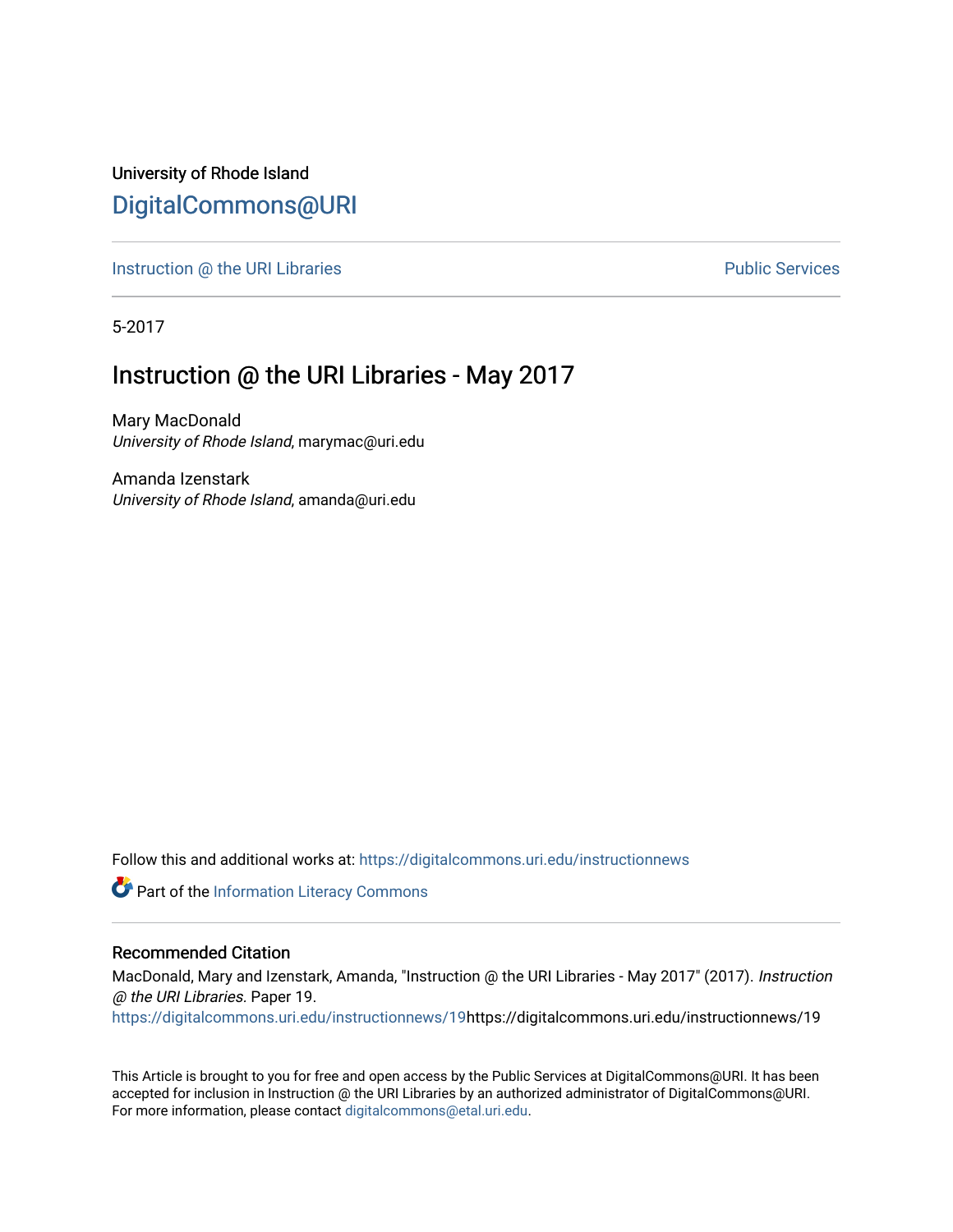# Instruction  $@$  the URI Libraries



# **Critical Thinking Needed for All Information, Not Just Fake News**

Concern about fake news and alternative facts goes much deeper than any reflection on the current political situation in our country.

Being vigilant while we read, watch, and listen to information sources of any kind is valuable. All information is biased; it's *understanding the bias* that is essential. As instructors, we need to consistently provide opportunities for students to learn and practice using information in various ways so that they have multiple opportunities to get the message to *evaluate, evaluate, evaluate*!

Providing information evaluation opportunities helps students to become great learners and knowledgeable citizens, ready to explain and defend sources they choose for school work, and beyond this, to use information in meaningful and critical ways in their personal and career lives.

As an example, Vanessa Ortero's [2016 chart](https://twitter.com/vlotero/status/808696317174288387?lang=en)  [illustrating general political leanings of news](https://twitter.com/vlotero/status/808696317174288387?lang=en)  [sources,](https://twitter.com/vlotero/status/808696317174288387?lang=en) while interesting, overly simplifies bias in several ways. Consider that an article or op-ed piece published by the "liberal" *New York Times* may itself be somewhere to the left or right of the *Times'* recognized standing as liberal.

Even our often used **CRAAP** Test is not enough of a filter to unmask biased information. Similarly, while many library article databases purport to tell

searchers which resources are scholarly, they mostly identify the entire journal as such, and do not discriminate between individual articles and letters to the editor.

#### **Best Practices**

- Include repeated opportunities for sharing various types of information from your discipline, pointing out differences in perspectives, impact of format on perception, and where sources sit on the continuum of consensus in the field.
- Regularly bring news from the field into class, offering your own and others' views on current topics.

#### **Behind the Chart**

Vanessa Ortero shared a lengthy post on her methods and rationale for the design of her infographic at <http://www.allgeneralizationsarefalse.com/?p=65>

*For help developing library research assignments or to schedule a hands-on research session for your class, please contact Mary MacDonald, Head of Instruction, at [marymac@uri.edu](mailto:marymac@uri.edu).* 

## **Additional Tips**

In response to the "fake news" frenzy, the URI University Libraries provides a useful Library Guide, [News Literacy & Alternative Facts: How to](http://uri.libguides.com/newsliteracy)  [Be a Responsible Information Consumer.](http://uri.libguides.com/newsliteracy)